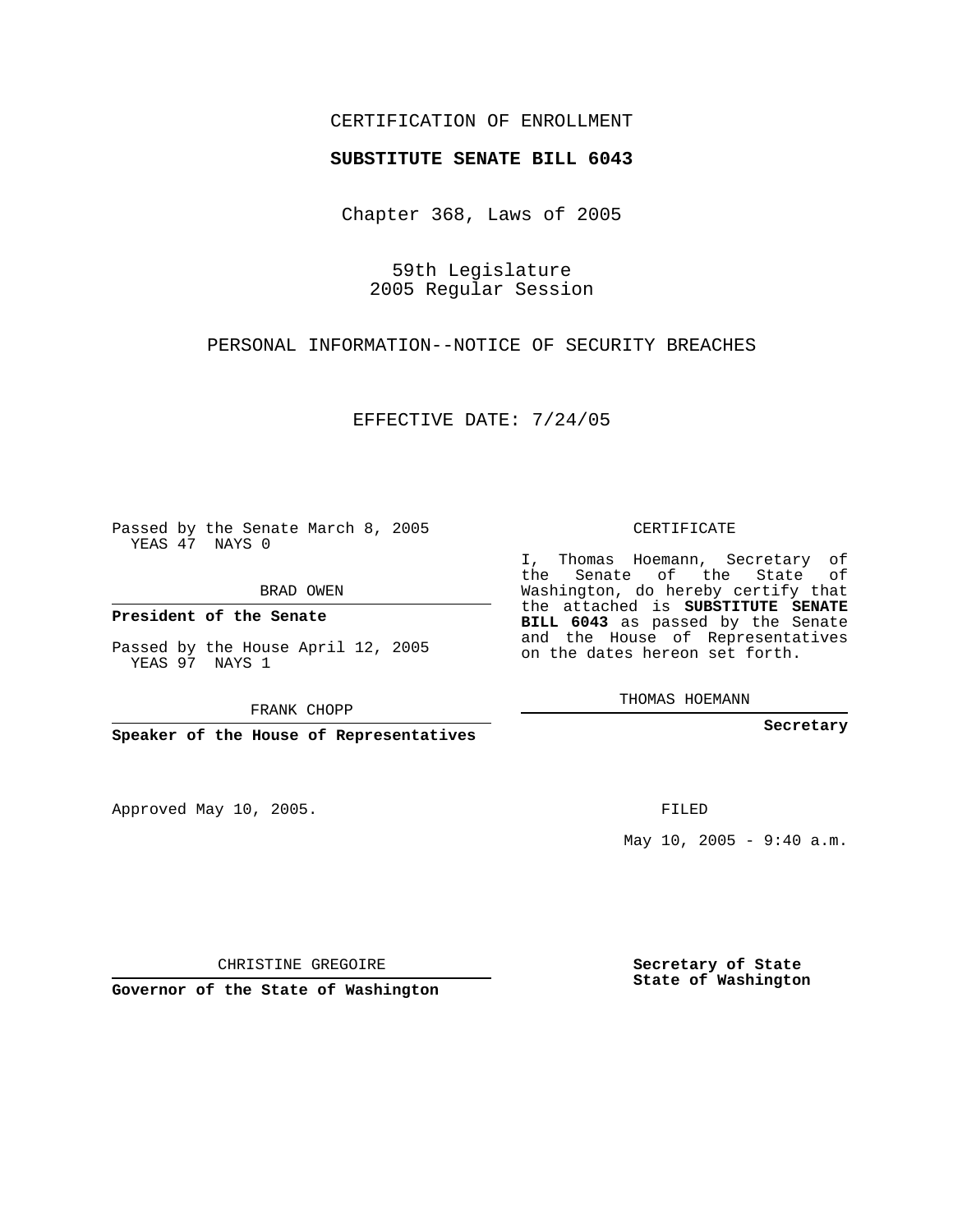## **SUBSTITUTE SENATE BILL 6043** \_\_\_\_\_\_\_\_\_\_\_\_\_\_\_\_\_\_\_\_\_\_\_\_\_\_\_\_\_\_\_\_\_\_\_\_\_\_\_\_\_\_\_\_\_

\_\_\_\_\_\_\_\_\_\_\_\_\_\_\_\_\_\_\_\_\_\_\_\_\_\_\_\_\_\_\_\_\_\_\_\_\_\_\_\_\_\_\_\_\_

Passed Legislature - 2005 Regular Session

## **State of Washington 59th Legislature 2005 Regular Session**

**By** Senate Committee on Financial Institutions, Housing & Consumer Protection (originally sponsored by Senators Brandland, Fairley, Benson, Keiser, Schmidt, Spanel, Benton, Franklin, Berkey, Kohl-Welles and Rasmussen)

READ FIRST TIME 03/02/05.

 AN ACT Relating to breaches of security that compromise personal information; adding a new section to chapter 42.17 RCW; and adding a new chapter to Title 19 RCW.

BE IT ENACTED BY THE LEGISLATURE OF THE STATE OF WASHINGTON:

 NEW SECTION. **Sec. 1.** A new section is added to chapter 42.17 RCW under the subchapter heading "public records" to read as follows:

 (1)(a) Any agency that owns or licenses computerized data that includes personal information shall disclose any breach of the security of the system following discovery or notification of the breach in the security of the data to any resident of this state whose unencrypted personal information was, or is reasonably believed to have been, acquired by an unauthorized person. The disclosure shall be made in the most expedient time possible and without unreasonable delay, consistent with the legitimate needs of law enforcement, as provided in subsection (3) of this section, or any measures necessary to determine the scope of the breach and restore the reasonable integrity of the data system.

 (b) For purposes of this section, "agency" means the same as in RCW 42.17.020.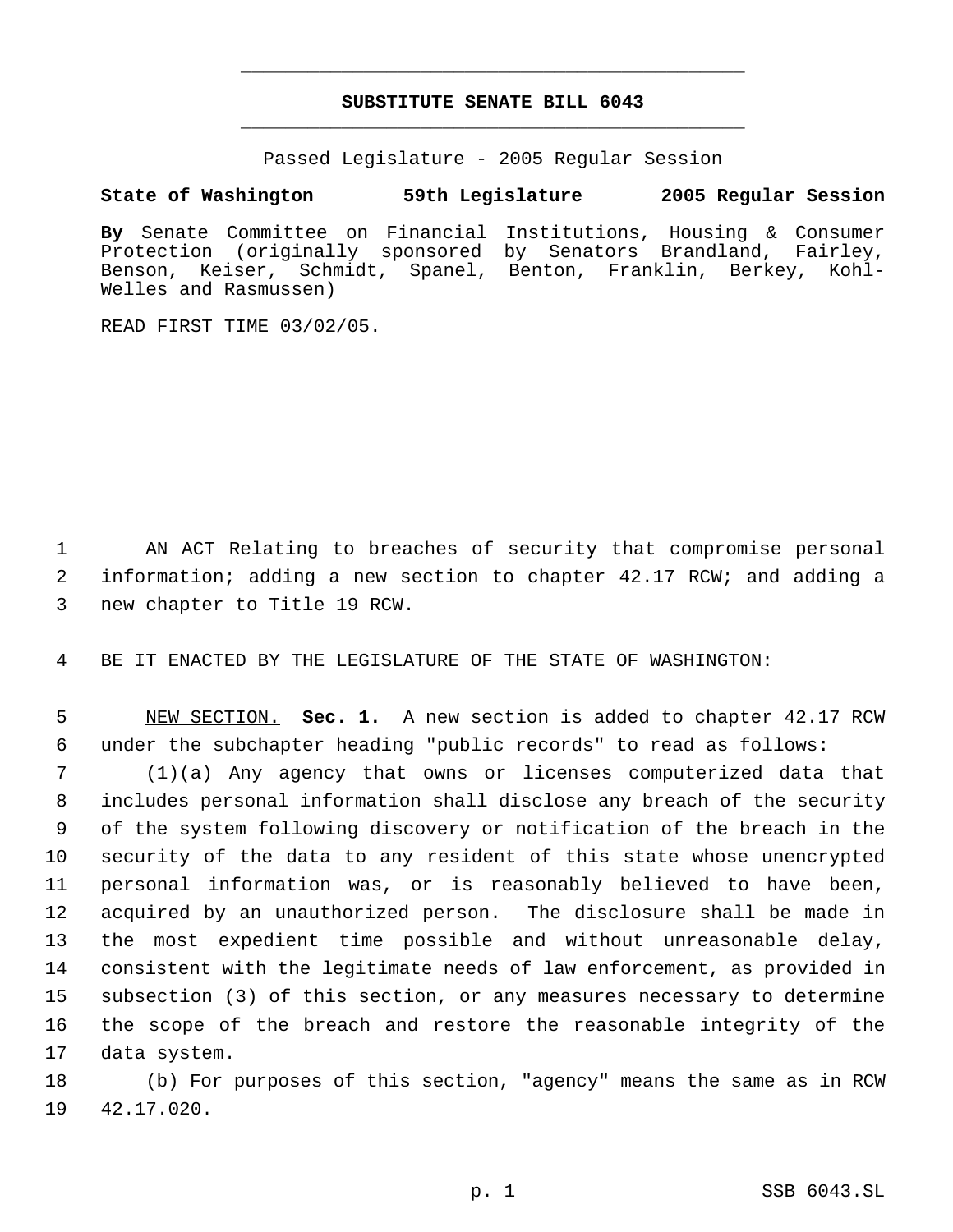(2) Any agency that maintains computerized data that includes personal information that the agency does not own shall notify the owner or licensee of the information of any breach of the security of the data immediately following discovery, if the personal information was, or is reasonably believed to have been, acquired by an unauthorized person.

 (3) The notification required by this section may be delayed if a law enforcement agency determines that the notification will impede a criminal investigation. The notification required by this section shall be made after the law enforcement agency determines that it will not compromise the investigation.

 (4) For purposes of this section, "breach of the security of the system" means unauthorized acquisition of computerized data that compromises the security, confidentiality, or integrity of personal information maintained by the agency. Good faith acquisition of personal information by an employee or agent of the agency for the purposes of the agency is not a breach of the security of the system when the personal information is not used or subject to further unauthorized disclosure.

 (5) For purposes of this section, "personal information" means an individual's first name or first initial and last name in combination with any one or more of the following data elements, when either the name or the data elements are not encrypted:

(a) Social security number;

 (b) Driver's license number or Washington identification card number; or

 (c) Account number or credit or debit card number, in combination with any required security code, access code, or password that would permit access to an individual's financial account.

 (6) For purposes of this section, "personal information" does not include publicly available information that is lawfully made available to the general public from federal, state, or local government records.

 (7) For purposes of this section and except under subsection (8) of this section, notice may be provided by one of the following methods:

(a) Written notice;

 (b) Electronic notice, if the notice provided is consistent with the provisions regarding electronic records and signatures set forth in 15 U.S.C. Sec. 7001; or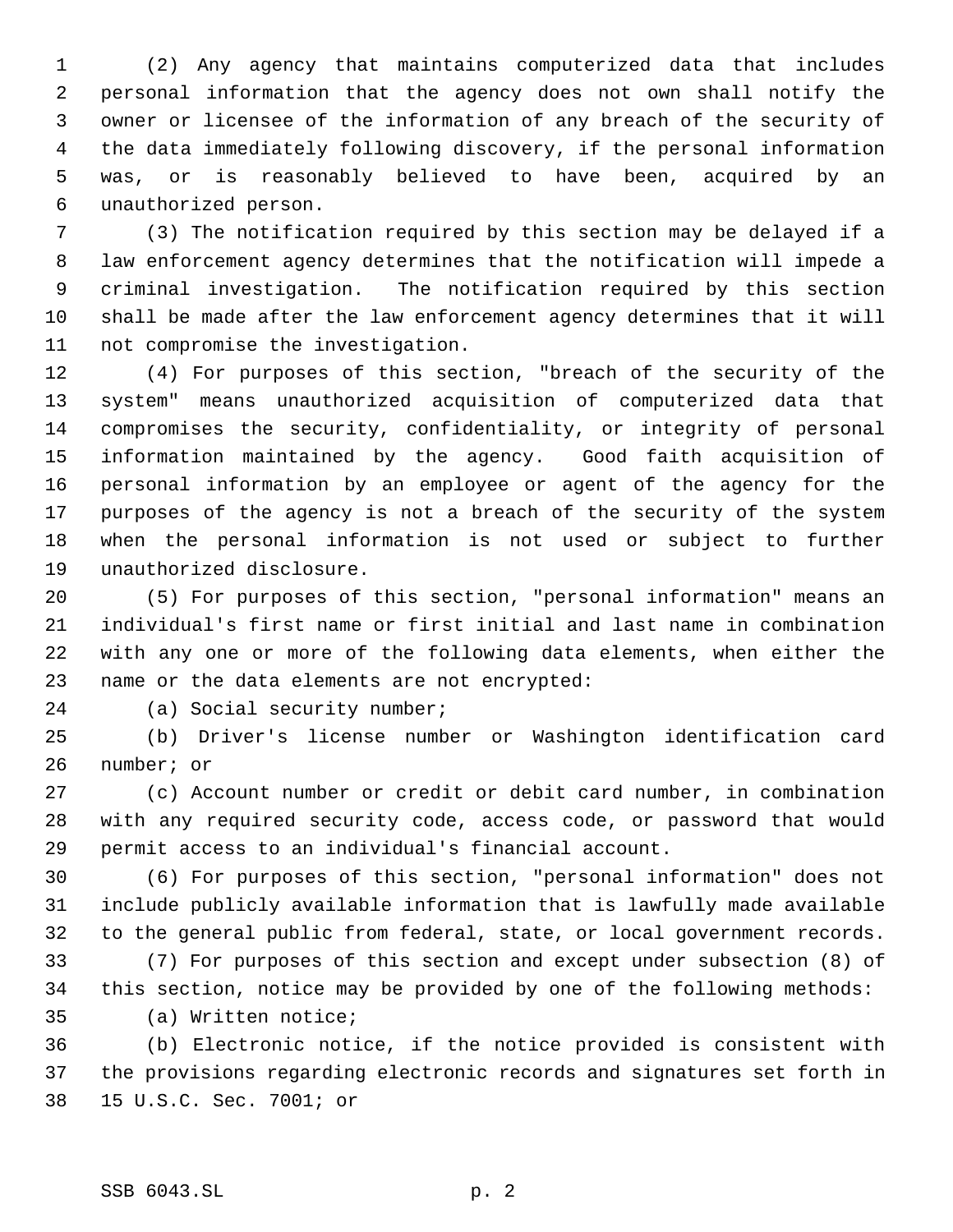(c) Substitute notice, if the agency demonstrates that the cost of providing notice would exceed two hundred fifty thousand dollars, or that the affected class of subject persons to be notified exceeds five hundred thousand, or the agency does not have sufficient contact information. Substitute notice shall consist of all of the following: (i) E-mail notice when the agency has an e-mail address for the

subject persons;

 (ii) Conspicuous posting of the notice on the agency's web site page, if the agency maintains one; and

(iii) Notification to major statewide media.

 (8) An agency that maintains its own notification procedures as part of an information security policy for the treatment of personal information and is otherwise consistent with the timing requirements of this section is in compliance with the notification requirements of this section if it notifies subject persons in accordance with its policies in the event of a breach of security of the system.

 (9) Any waiver of the provisions of this section is contrary to public policy, and is void and unenforceable.

 (10)(a) Any customer injured by a violation of this section may institute a civil action to recover damages.

 (b) Any business that violates, proposes to violate, or has violated this section may be enjoined.

 (c) The rights and remedies available under this section are cumulative to each other and to any other rights and remedies available under law.

 (d) An agency shall not be required to disclose a technical breach of the security system that does not seem reasonably likely to subject customers to a risk of criminal activity.

 NEW SECTION. **Sec. 2.** (1) Any person or business that conducts business in this state and that owns or licenses computerized data that includes personal information shall disclose any breach of the security of the system following discovery or notification of the breach in the security of the data to any resident of this state whose unencrypted personal information was, or is reasonably believed to have been, acquired by an unauthorized person. The disclosure shall be made in the most expedient time possible and without unreasonable delay, consistent with the legitimate needs of law enforcement, as provided in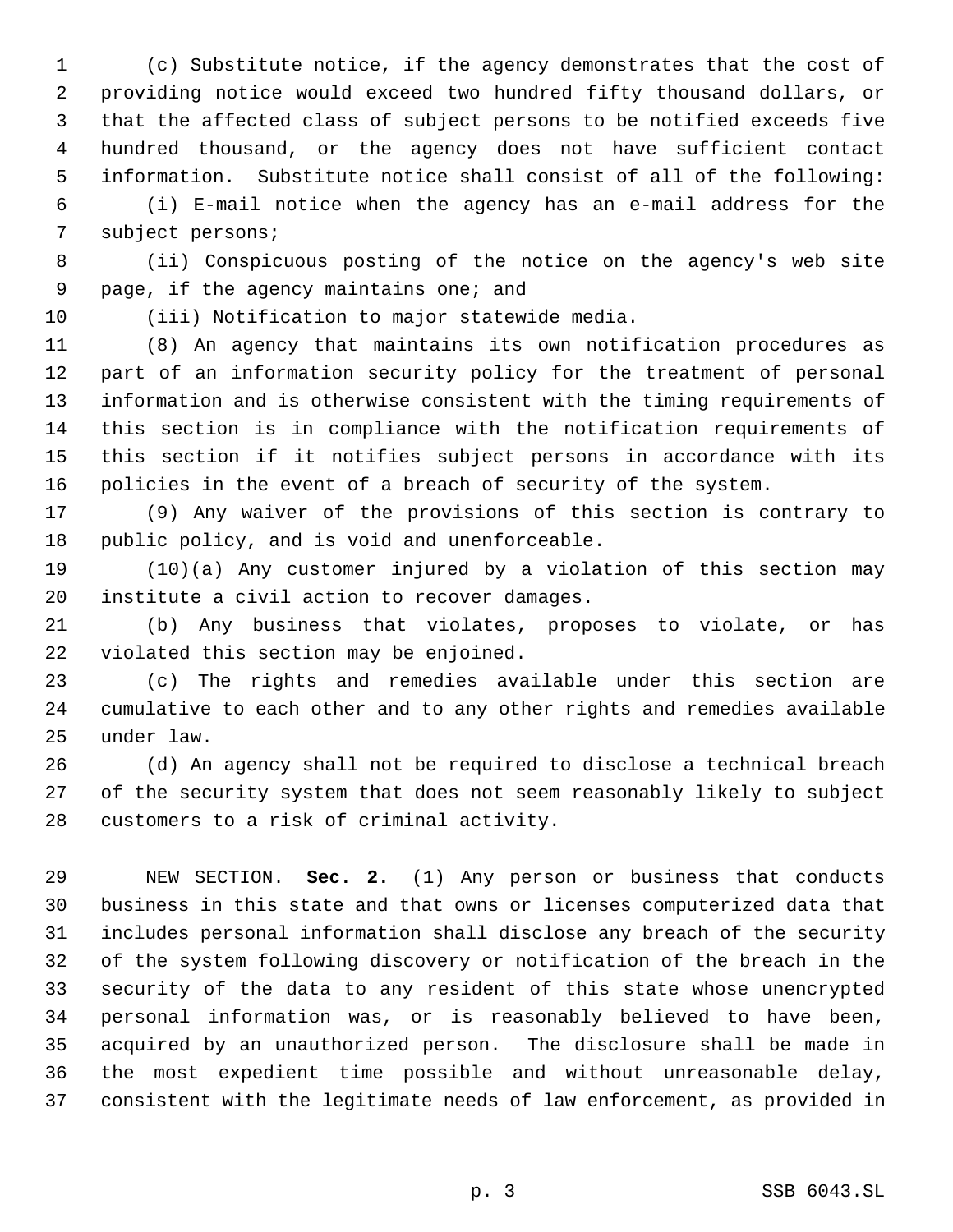subsection (3) of this section, or any measures necessary to determine the scope of the breach and restore the reasonable integrity of the data system.

 (2) Any person or business that maintains computerized data that includes personal information that the person or business does not own shall notify the owner or licensee of the information of any breach of the security of the data immediately following discovery, if the personal information was, or is reasonably believed to have been, acquired by an unauthorized person.

 (3) The notification required by this section may be delayed if a law enforcement agency determines that the notification will impede a criminal investigation. The notification required by this section shall be made after the law enforcement agency determines that it will not compromise the investigation.

 (4) For purposes of this section, "breach of the security of the system" means unauthorized acquisition of computerized data that compromises the security, confidentiality, or integrity of personal information maintained by the person or business. Good faith acquisition of personal information by an employee or agent of the person or business for the purposes of the person or business is not a breach of the security of the system when the personal information is not used or subject to further unauthorized disclosure.

 (5) For purposes of this section, "personal information" means an individual's first name or first initial and last name in combination with any one or more of the following data elements, when either the name or the data elements are not encrypted:

(a) Social security number;

 (b) Driver's license number or Washington identification card number; or

 (c) Account number or credit or debit card number, in combination with any required security code, access code, or password that would permit access to an individual's financial account.

 (6) For purposes of this section, "personal information" does not include publicly available information that is lawfully made available to the general public from federal, state, or local government records.

 (7) For purposes of this section and except under subsection (8) of this section, "notice" may be provided by one of the following methods: (a) Written notice;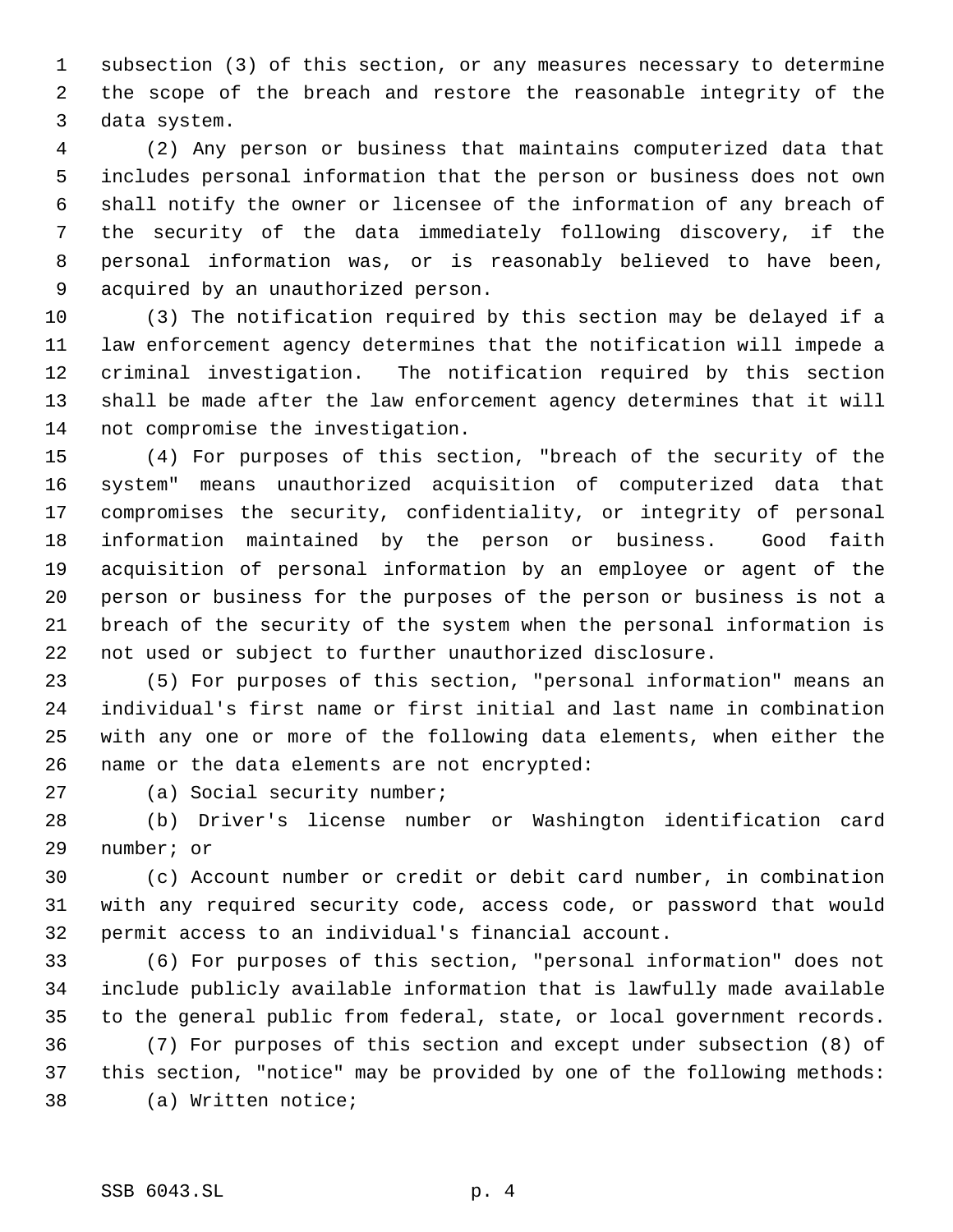(b) Electronic notice, if the notice provided is consistent with the provisions regarding electronic records and signatures set forth in 15 U.S.C. Sec. 7001; or

 (c) Substitute notice, if the person or business demonstrates that the cost of providing notice would exceed two hundred fifty thousand dollars, or that the affected class of subject persons to be notified exceeds five hundred thousand, or the person or business does not have sufficient contact information. Substitute notice shall consist of all of the following:

 (i) E-mail notice when the person or business has an e-mail address for the subject persons;

 (ii) Conspicuous posting of the notice on the web site page of the person or business, if the person or business maintains one; and (iii) Notification to major statewide media.

 (8) A person or business that maintains its own notification procedures as part of an information security policy for the treatment of personal information and is otherwise consistent with the timing requirements of this section is in compliance with the notification requirements of this section if the person or business notifies subject persons in accordance with its policies in the event of a breach of security of the system.

 (9) Any waiver of the provisions of this section is contrary to public policy, and is void and unenforceable.

 (10)(a) Any customer injured by a violation of this section may institute a civil action to recover damages.

 (b) Any business that violates, proposes to violate, or has violated this section may be enjoined.

 (c) The rights and remedies available under this section are cumulative to each other and to any other rights and remedies available under law.

 (d) A person or business under this section shall not be required to disclose a technical breach of the security system that does not seem reasonably likely to subject customers to a risk of criminal activity.

NEW SECTION. **Sec. 3.** Section 2 of this act constitutes a new